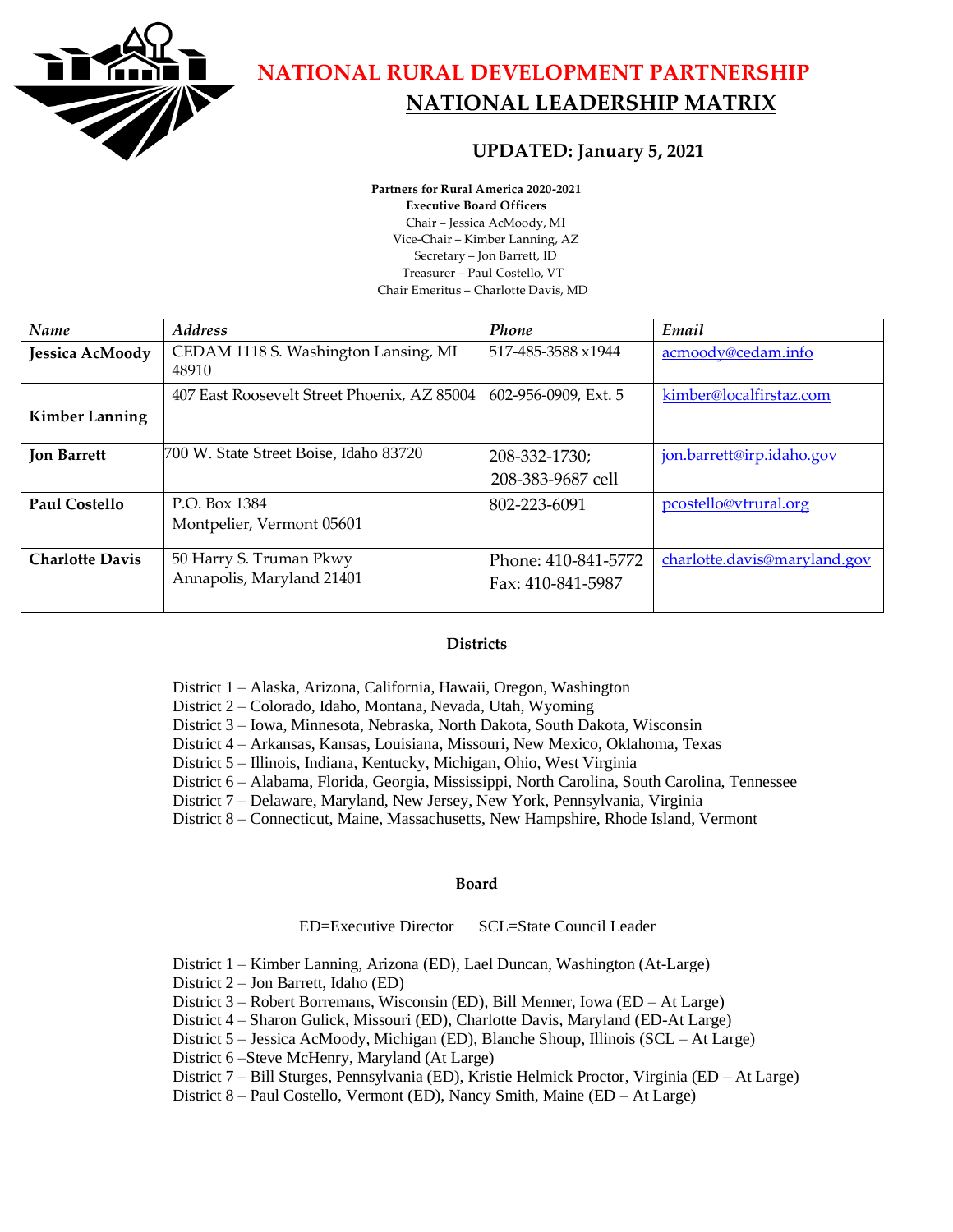## **State Rural Development Council Leadership**

| <b>Arizona Rural Development Council</b><br>(Organization Member)<br>azrdc.org                                                                                                                                                                                                      |                                                                                                                                                                                                                                                                                                                                                                                                                       | <b>Updated:</b><br>6/9/14 |
|-------------------------------------------------------------------------------------------------------------------------------------------------------------------------------------------------------------------------------------------------------------------------------------|-----------------------------------------------------------------------------------------------------------------------------------------------------------------------------------------------------------------------------------------------------------------------------------------------------------------------------------------------------------------------------------------------------------------------|---------------------------|
| Kimber Lanning, Director<br>Local First Arizona Foundation<br>407 East Roosevelt Street; Phoenix, AZ 85004<br>kimber@localfirstaz.com<br>602-956-0909, x5; 602-312-4203 cell                                                                                                        |                                                                                                                                                                                                                                                                                                                                                                                                                       |                           |
| <b>Idaho Rural Partnership</b><br>(Organization Member)<br>irp.idaho.gov<br>communityreview.org<br>Jon Barrett, Executive Director<br>700 W. State Street, Boise, ID 83702<br>jon.barrett@irp.idaho.gov<br>208-332-1730; 208-383-9687 cell                                          | Co-Chairs<br>Tom Kealey; Idaho Department of Commerce; 700 W. State Street,<br>Boise, ID 83702<br>Tom.Kealey@commerce.idaho.gov; 208-334-2650<br>Art Beal; Idaho RC & D Association; 9450 Hayes Street; Sweet, ID<br>83670<br>bealart@speedyquick.net; 208-369-0137<br>Past Chair<br>Roy Valdez; Idaho Department of Labor; 317 W. Main Street; Boise,<br>ID 83702<br>Roy.valdez@labor.idaho.gov; 208-332-3570, x3163 | Updated<br>1/5/21         |
| <b>Rural Partners of Illinois</b><br>(Organization Member)<br>ruralpartners.org<br>Molly Hammond, Board Chair, Assistant to the<br>State Director; USDA Rural Development<br>2118 West Park Court, Suite A; Champaign, IL<br>61821<br>Molly.Hammond@il.usda.gov<br>$(217)$ 403-6203 | Past Board Chair<br>Blanche Shoup, Board Chair<br>Director, Western IL Workforce Investment Office; P.O. Box 231;<br>Galesburg, IL 61402-0231<br>Lwa14@grics.net; 309-344-1575<br>Jerry Townsend, PRA Past Board Chair<br>6707 N. West Arrowhead Dr.; Urbana, IL 61802<br>jerrytownsend@yahoo.com; 217-369-1010<br>Fax: 217-585-1601                                                                                  | Updated<br>3/9/18         |
| <b>Indiana Rural Development</b><br>Council, Inc.<br>Beth Archer, Board President<br>72 1/2 W. Main Street; Danville, IN 46122<br>beth@agriinstitute.org<br>317-745-0947                                                                                                            | President Elect:<br>Jeff Quyle, Morgan County Commissioner<br>180 S. Main St.; Martinsville, IN 46151<br>jquyle@alumni.indiana.edu; jquyle@sbcglobal.net<br>812-876-0229<br>Past President:<br>William Graham, Mayor, City of Scottsburg<br>2 E. McClain Ave.; Scottsburg, IN 47170<br>Myrgr@c3bb.com; 812-752-3169                                                                                                   | Updated<br>10/16/18       |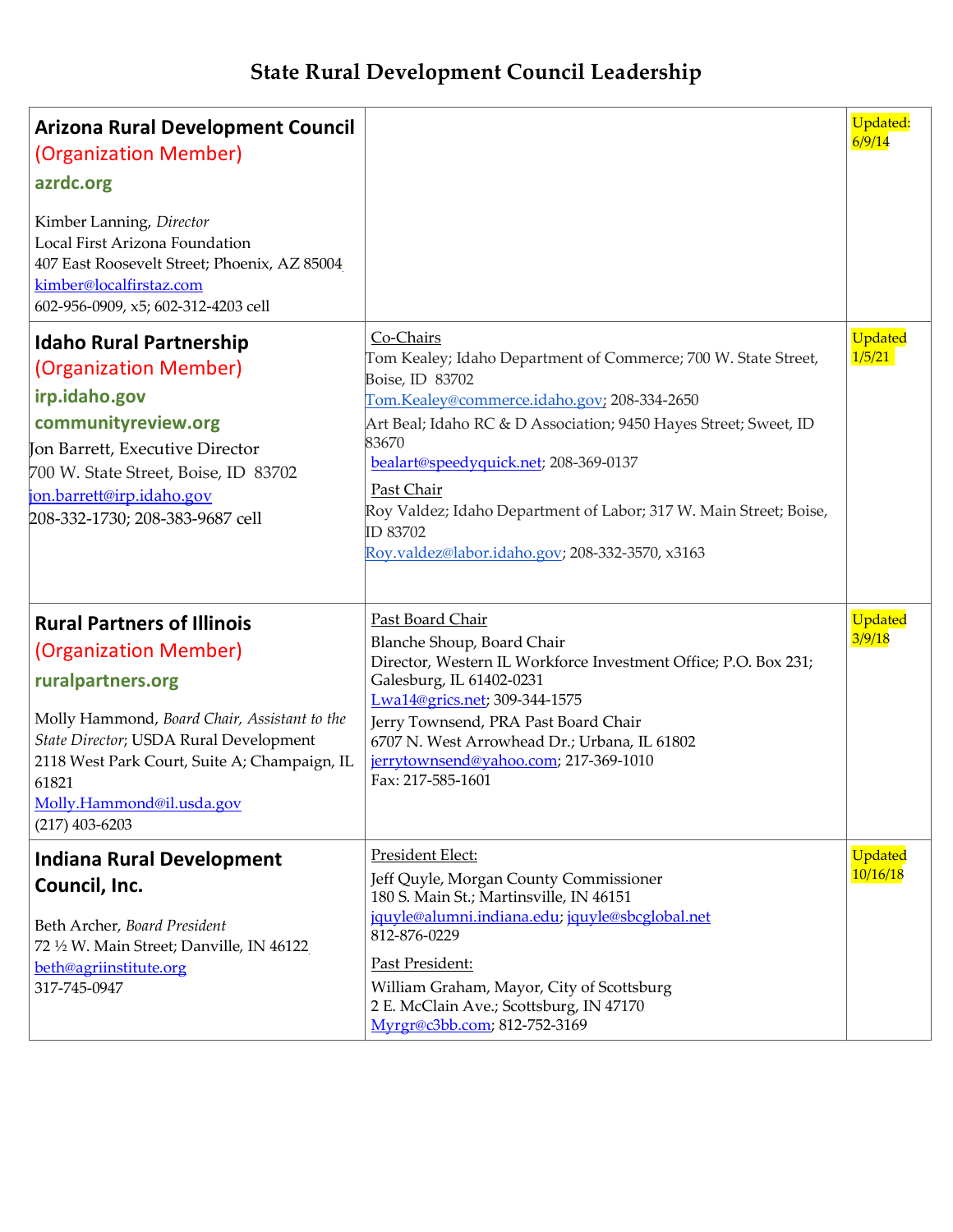| <b>Iowa Rural Development Council</b><br>(Organization Member)<br>iowardc.org                                                                                                      |                                                                                                                                                                      | Updated<br>8/17/17 |
|------------------------------------------------------------------------------------------------------------------------------------------------------------------------------------|----------------------------------------------------------------------------------------------------------------------------------------------------------------------|--------------------|
| Sandy Ehrig, Iowa Rural Development Council<br><b>Board Coordinator</b><br>Iowa Farm Bureau; 5400 University Avenue;<br>West Des Moines, IA 50266<br>sehrig@ifbf.org; 515-225-5480 |                                                                                                                                                                      |                    |
| Bill Menner, Executive Director<br>The Bill Menner Group; 1403 Summer Street;<br>Grinnell, IA 50112<br>bill@billmennergroup.com<br>641-990-4757                                    |                                                                                                                                                                      |                    |
| <b>Grow Smart Maine</b>                                                                                                                                                            |                                                                                                                                                                      | Updated            |
| (Organization Member)                                                                                                                                                              |                                                                                                                                                                      | 9/28/18            |
| growsmartmaine.org                                                                                                                                                                 |                                                                                                                                                                      |                    |
| Nancy Smith, Executive Director<br>227 Water St., Suite 215<br>Augusta, ME 04330-4651<br>nsmith@growsmartmaine.org<br>207-582-4330                                                 |                                                                                                                                                                      |                    |
| <b>Rural Maryland Council</b>                                                                                                                                                      | Chair                                                                                                                                                                | Updated            |
| (Organization Member)                                                                                                                                                              | Josh Hastings, Lower Shore Land Trust<br>100 River St, Snow Hill, MD 21863                                                                                           | 9/28/18            |
| <b>Rural.maryland.gov</b>                                                                                                                                                          | Maryland.proud@gmail.com; 443-234-5587                                                                                                                               |                    |
| Charlotte Davis, Executive Director<br>50 Harry S. Truman Parkway, Ste. 208;<br>Annapolis MD 21401<br>Charlotte.davis@maryland.gov<br>410-841-5774; Fax: 410-841-5987              | <b>First Vice Chair</b><br>Matthew Teffeau, Policy Director; Maryland Department of<br>Agriculture; 50 Harry S. Truman Parkway; Annapolis, MD 21401;<br>410.841.5886 |                    |
| <b>Rural Partners of Michigan</b>                                                                                                                                                  | Chair                                                                                                                                                                | Updated            |
| (Organization Member)                                                                                                                                                              | Bonnie Hildreth, Barry Community Foundation<br>231 South Broadway, Hastings, MI 49058                                                                                | 9/12/14            |
| rural.cedam.info                                                                                                                                                                   | bonnie@barrycf.org; 269-945-0526                                                                                                                                     |                    |
| Jessica AcMoody, Coordinator<br>CEDAM; 1118 S. Washington; Lansing, MI<br>48910<br>acmoody@cedamichigan.org<br>517-485-3588 x1944                                                  | Vice-Chair<br>Robert Moffit, City of Gladwin<br>1000 West Cedar Avenue; Gladwin, MI 48624<br>citymanager@gladwin.org; 989-426-9231                                   |                    |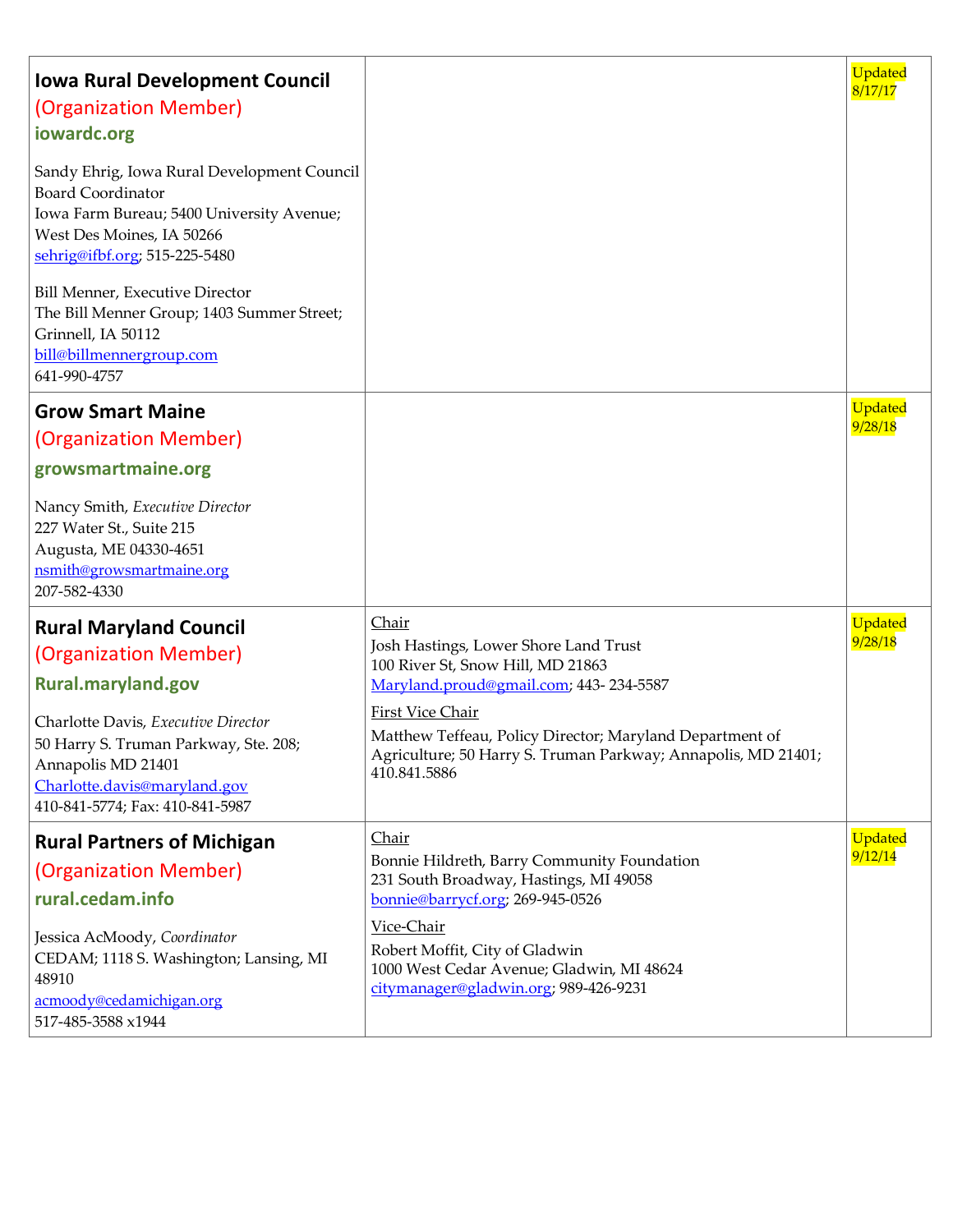| <b>Minnesota Rural Partners</b>                                                                                                                                                                                                                                      | Vice President:                                                                                                                                                                                                                    | <b>Updated</b><br>6/12/14 |
|----------------------------------------------------------------------------------------------------------------------------------------------------------------------------------------------------------------------------------------------------------------------|------------------------------------------------------------------------------------------------------------------------------------------------------------------------------------------------------------------------------------|---------------------------|
| minnesotaruralpartners.org<br>Jane Leonard, President<br>1533 Grantham Street; St. Paul, MN 55108<br>jane@janeleonardconsulting.com<br>651-303-5263                                                                                                                  | Carla Carlson, Assistant Vice President<br>Statewide Strategic Resource Development<br>University of Minnesota<br>450 McNamara Alumni Center; 200 Oak Street<br>SE Minneapolis, MN 55455<br>Carlsonc@umn.edu                       |                           |
|                                                                                                                                                                                                                                                                      | <b>Board Members:</b><br>Marcie McLaughlin, Minnesota Dept of Agriculture<br>625 North Robert Street; St. Paul, MN 55155<br>Marcie.Mclaughlin@state.mn.us<br>Deborah Miler Slipek, Rural Development Consultant<br>slipekc@aol.com |                           |
| <b>Mississippi Rural Development</b><br>Council<br>Wirt Peterson, Chair and Executive Director<br>Southwest Mississippi Planning and<br>Development District<br>100 S. Wall Street; Natchez, MS 39120<br>wpeterson1@bellsouth.net<br>601-446-6044; Fax: 601-446-6071 | Vice Chair<br>Maurice Smith, Manager Economic Development<br>TVA; P.O. Box 470; Tupelo, MS 38802<br>msmith1@tva.gov; 601-690-3602 or 3600<br>Fax: 601-690-3601                                                                     |                           |
| <b>Missouri Rural Development</b><br><b>Partners</b><br>(Organization Member)<br>mrdp.net<br>Sharon Gulick, Executive Director<br>222 Gentry Hall; Columbia, MO 65211<br>gulicks@missouri.edu<br>573-884-0669; Fax:573-882-5127                                      | Chair<br>Gordon Ipson<br>gordonipson@yahoo.com; 573-822-6248 c; 573-231-0205 h<br><b>Vice Chair</b><br>Jackie Soptic, Green Hills Regional Planning Commission; 1104<br>Main Street; Trenton, MO 64483<br>660-359-5636, x12        | <b>Updated</b><br>4/15/15 |
| <b>North Carolina Rural Economic</b><br><b>Development Center</b><br>(Organization Member)<br>ncruralcenter.org<br>Patrick Woodie, President<br>4021 Carya Drive, Raleigh, NC 27610<br>pwoodie@ncruralcenter.org<br>919-250-4314                                     | Chair<br>Ted Alexander<br><b>Vice Chair</b><br>Andy Anderson                                                                                                                                                                       | Updated<br>11/28/2018     |
| <b>North Dakota Rural Development</b><br><b>Council</b><br>ndrdc.org<br>Deb Eslinger, Executive Director<br>P.O. Box 2535; Bismarck, ND 58502<br>deb@trainingnd.com<br>701-223-0707; Fax: 701-223-2507                                                               | Chair<br>Tiffany Hodge, CEO, Quills Corporate Consulting Inc.; 409<br>Southwood Ave; Bismarck, ND 58504 quillscc@gmail.com;<br>701-426-0741                                                                                        | Updated<br>10/18/18       |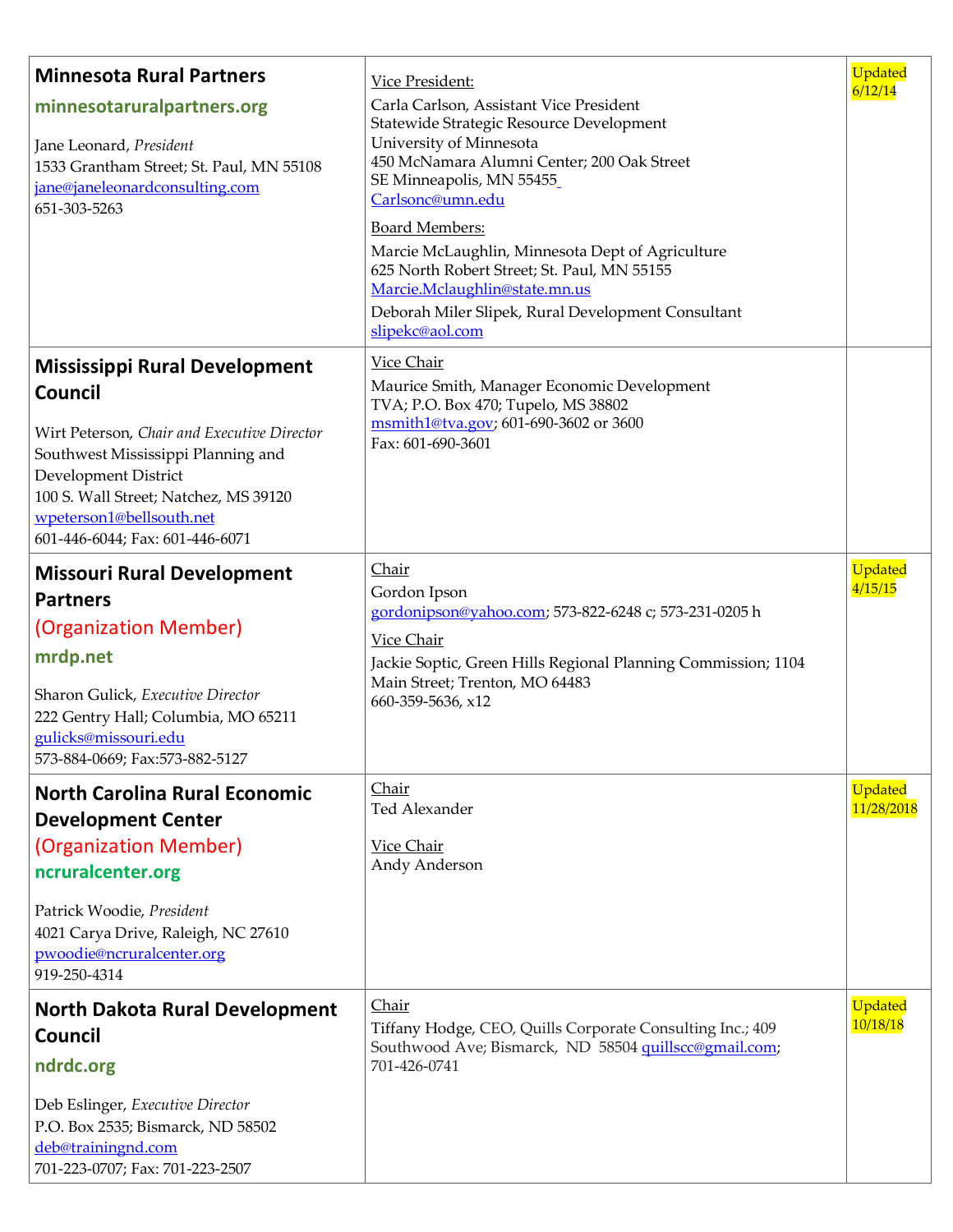| <b>Ohio Rural Development</b><br>Partnership<br>agri.ohio.gov/divs/ordp/ordp.aspx<br>William N. Morgan, Executive Director<br>A.B. Graham Building; 8995 East Main St. Bldg<br>1; Reynoldsburg, OH 43068<br>bmorgan@mail.agri.state.oh.us<br>614-466-5495; Fax: 614-728-2652 | Chair<br>Roger Geiger, Executive Director; NFIB/Ohio<br>50 W Broad Street, Suite 3100; Columbus, OH 43215<br>Roger.geiger@nfib.org<br>614-221-4107; Fax: 614-221-8677<br>Vice-Chairs<br>Randall Hunt (Federal); USDA-RD State Director<br>Randall.hunt@oh.usda.gov<br>614-255-2390; Fax: 614-255-2559<br>William Morgan (Private)<br>OH Bankers League<br>wmorgan@ohiobankersleague.com<br>614-222-0102; Fax: 614-221-3421<br>John Stevenson (Local)             |                     |
|------------------------------------------------------------------------------------------------------------------------------------------------------------------------------------------------------------------------------------------------------------------------------|------------------------------------------------------------------------------------------------------------------------------------------------------------------------------------------------------------------------------------------------------------------------------------------------------------------------------------------------------------------------------------------------------------------------------------------------------------------|---------------------|
|                                                                                                                                                                                                                                                                              | jstevenson@peoplepc.com<br>740-477-8901; Fax: 740-477-8905                                                                                                                                                                                                                                                                                                                                                                                                       |                     |
| <b>Oregon Rural Development Council</b><br>rurdev.usda.gov<br>Contact Co-Chairs for information on this Council                                                                                                                                                              | Co-Chairs<br>Megan Smith, Community Service Center<br>1209 University of Oregon; Eugene, OR 97403-1209<br>smith@uoregon.edu<br>541-346-3881; Fax: 541-346-2040; Cell: 541-968-8042<br>Chris Marko, RCAC; 1020 SW Taylor St., #450; Portland, OR 97205<br>cmarko@rcac.org; 503-228-1780; Fax: 503-228-7402; Cell: 503-459-<br>7769                                                                                                                                |                     |
| <b>Pennsylvania Rural Partners</b><br>(Organization Member)<br>paruralpartners.org<br>William H. Sturges, Executive Director /<br>President; 20 Erford Road, Ste. 215; Lemoyne,<br>PA 17043<br>whsturges@gmail.com<br>717-731-1990; 717-439-8044 cell; Fax: 717-731-<br>8765 | President & Chairperson<br>Penny Eddy, Executive Director<br>McKean County Housing & Redevelopment Authority; 410 E.<br>Water Street; Smethport, PA 16749<br>Penny eddy@yahoo.com; 814-887-0612; Fax: 814-837-2013<br>Research Associate and Project Coordinator<br>Sheila Sager, Department of Agriculture Economics and Rural<br>Sociology; Pennsylvania State University<br>303 Armsby Building; University Park, PA 16802-5600<br>sss2@psu.edu; 814-863-6816 | Updated<br>10/18/18 |
| <b>Rhode Island Rural Development</b><br><b>Council</b><br>Gerard Bertrand, Manager, Admin and<br>Operations; Washington County Community<br>Development Corp.; 400 Tower Hill Road;<br>North Kingstown, RI 02852<br>rhodeislandrural@gmail.com<br>Phone/Fax: 401-667-7185   | Chair<br>Geoffrey A. Marchant, Program Director, E.G. Community<br>Development Consortium<br>125 Main St., PO Box 111; East Greenwich, RI 02818<br>marchant@eastgreenwichri.com<br>401-886-3213                                                                                                                                                                                                                                                                  | Updated<br>9/16/13  |
| <b>South Carolina Rural Economic</b><br><b>Development Council</b><br>Harry Crissy, Acting Executive Director;<br>Community Economic Development; Clemson<br>University; 259 Meeting Street; Charleston, SC<br>29401<br>hcrissy@clemson.edu; 843-722-5940                    | Federal Co-Chair<br>Vernita Dore, State Director; USDA-Rural Development; 1835<br>Assembly St., Rm 1007<br>Columbia, SC 29201<br>Vernita.dore@sc.usda.gov<br>803-765-5163                                                                                                                                                                                                                                                                                        | Updated<br>9/12/14  |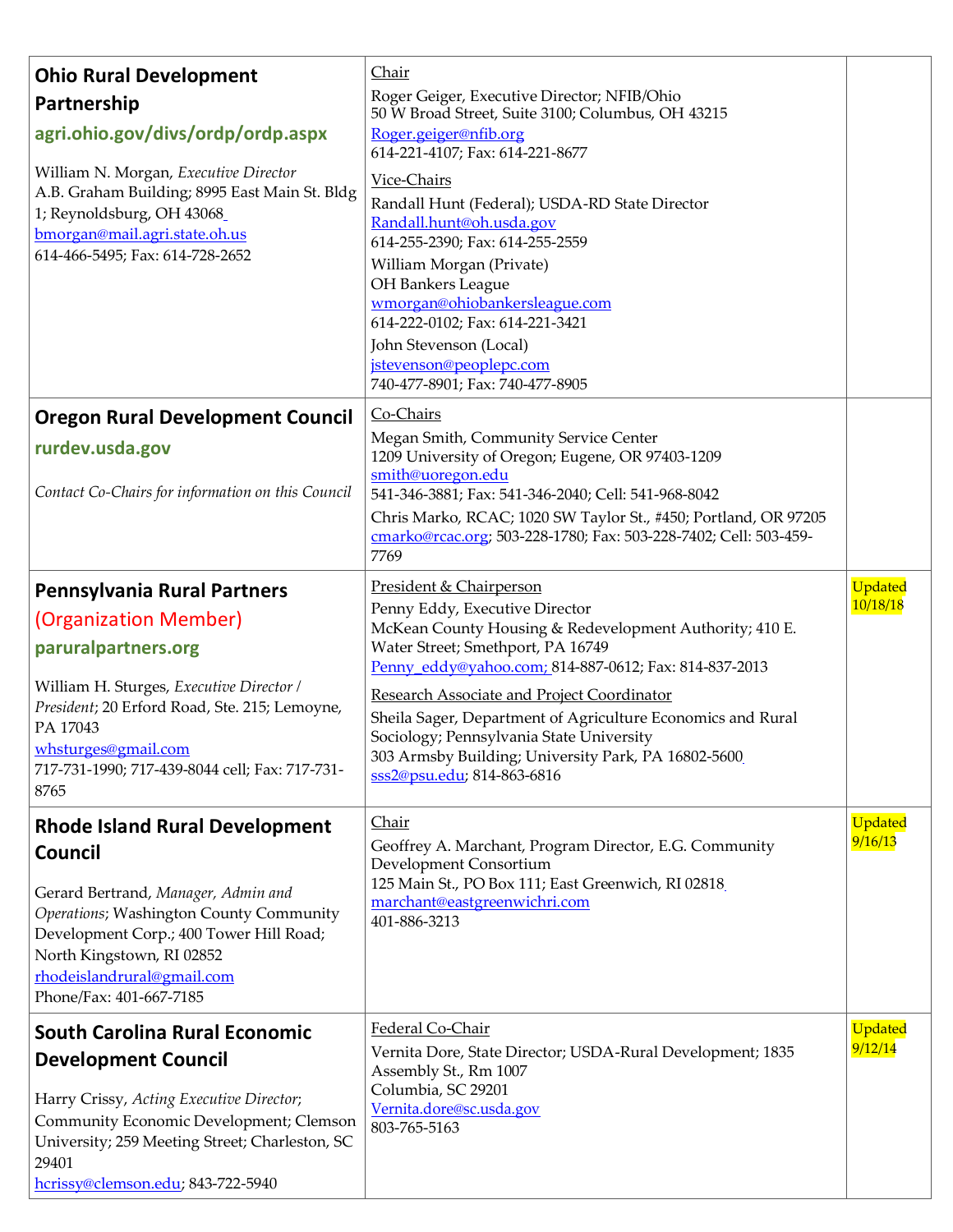| <b>Texas Rural Partners, Inc.</b>                                                                                                                                                                                                                                                                                                                                                   |                                                                                                                                                                                                                                                                                                                                                                                                                    |                     |
|-------------------------------------------------------------------------------------------------------------------------------------------------------------------------------------------------------------------------------------------------------------------------------------------------------------------------------------------------------------------------------------|--------------------------------------------------------------------------------------------------------------------------------------------------------------------------------------------------------------------------------------------------------------------------------------------------------------------------------------------------------------------------------------------------------------------|---------------------|
| Cheryl A. Hinckley, Acting Executive Director<br>14049 Indian Bluff Road; Temple, TX 76502<br>cahinck@earthlink.net<br>254-986-2486; 254-913-7100 cell                                                                                                                                                                                                                              |                                                                                                                                                                                                                                                                                                                                                                                                                    |                     |
| <b>Utah Rural Development Council</b><br>(Organization Member)<br>Wes Curtis, Acting Executive Director<br>Southern Utah University; 351 W. Center St.;<br>Cedar City, UT 84720<br>curtis@suu.edu<br>435-586-5418; Fax: 435-865-8236                                                                                                                                                | Chair<br>Spencer J. Cox, Co-Chair; Utah Governor's Rural Partnership Board;<br>35 South State Street; PO Box 7<br>Fairview UT 84629<br>435-427-0502; Fax: 435-427-0354; Cell: 435.262.0707<br>scox@cut.net<br>Vice-Chair<br>Gil Miller; 5871 North 4700 West; P.O. Box 160<br>Bear River, UT 84301<br>eau@pcu.net; 435-279-9048                                                                                    |                     |
| <b>Vermont Council On Rural</b><br><b>Development</b><br>(Organization Member)<br>vtrural.org<br>Paul Costello, Executive Director<br>pcostello@vtrural.org; 802-223-5763<br>Margaret McCoy, Operations and<br>Communications Manager; info@vtrural.org;<br>802-223-6091<br>PO Box 1384; Montpelier, VT 05601-1384<br>For packages: 43 State Street, Ste 1, Montpelier,<br>VT 05602 | Chair<br>Megan Camp, Executive Director, Shelburne Farms<br>mcamp@shelburnefarms.org<br>802-985-8686, x3<br>Vice-Chair<br>Paul Bruhn, Executive Director, Preservation Trust of Vermont<br>paul@ptvermont.org<br>802-658-6647                                                                                                                                                                                      | Updated<br>11/5/18  |
| <b>Council for Rural Virginia</b><br>(Organization Member)<br>cfrv.org<br>Kristie Helmick Proctor, Executive Director<br>600 East Main Street, Ste. 300; Richmond, VA<br>23219<br>kristie.helmickproctor@cfrv.org<br>804-512-1453                                                                                                                                                   | Chair<br>Ward Stevens, M.S.; Assistant VP for Development<br>Edward Via College of Osteopathic Medicine<br>2265 Kraft Dr.; Blacksburg, VA 24060<br>wstevens@vcom.vt.edu; 540-231-4374<br>Vice-Chair<br>R. Bryan David, Executive Director<br>Virginia's Region 2000 Economic Development Council; 828 Main<br>Street, 12 <sup>th</sup> Floor; Lynchburg, VA 24504<br>bdavid@region2000.org; 434-847-1447, ext. 314 | Updated<br>10/16/18 |
| <b>Partners for Rural Washington</b><br>(Organization Member)<br>partnersruralwa.org                                                                                                                                                                                                                                                                                                | President of the Board<br>Kim Herman, Washington State Housing Finance Commission;<br>1000 2nd Ave, Suite 2700, Seattle, WA 98104<br>Kim.herman@wshfc.org<br>509-422-4041<br><b>Vice President</b><br>Lael Duncan, Okanogan County Community Action Council; 424<br>2 <sup>nd</sup> Ave N; Okanogan, WA 98840<br>laelD@occac.com; 509-422-4041                                                                     | Updated<br>11/26/18 |